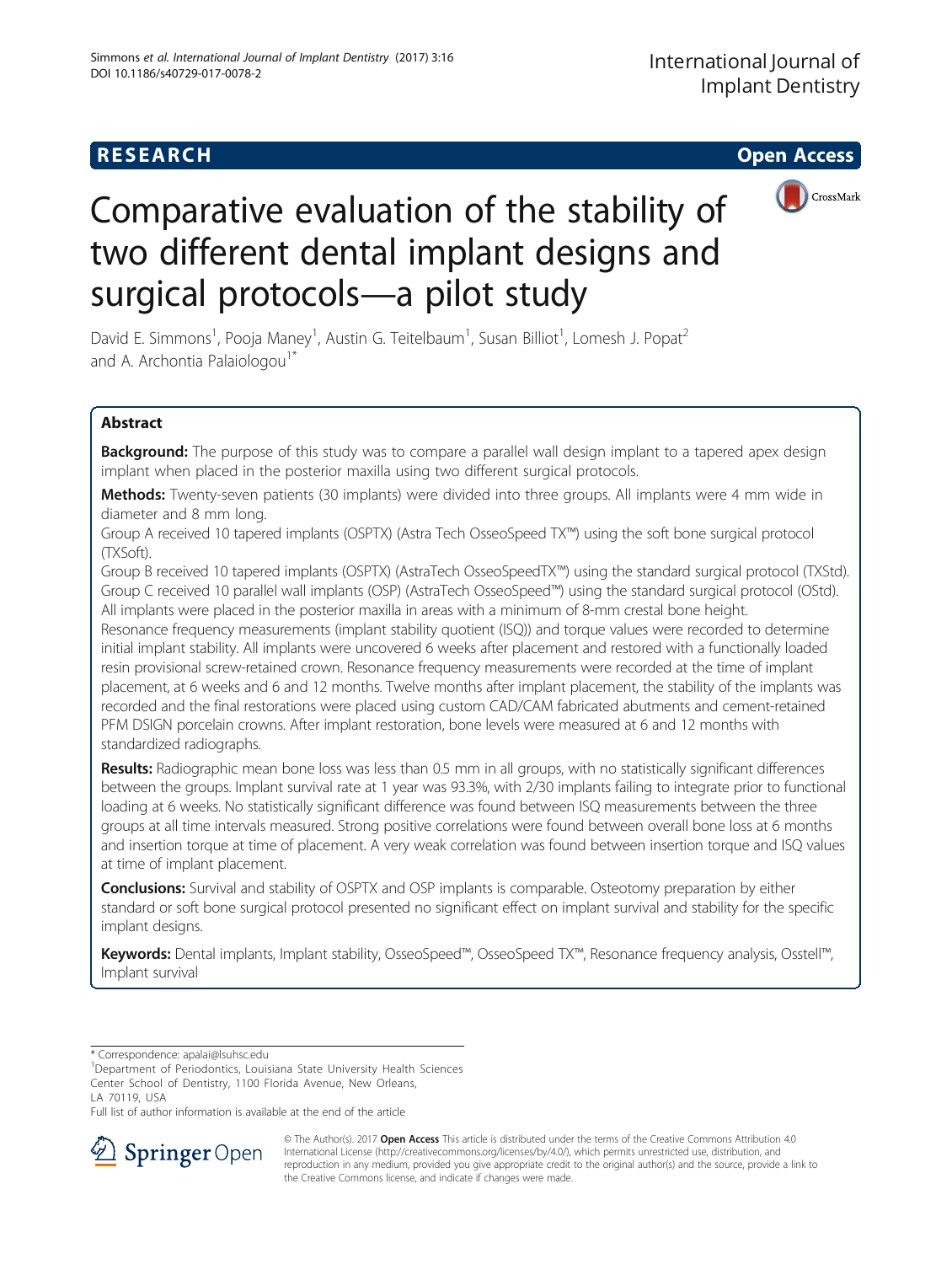### Background

Dental implants are now a widely accepted treatment option for the replacement of missing teeth. The therapeutic goal of dental implants is to support restorations that replace single or multiple missing teeth so as to provide patient comfort, function, and esthetics as well as assist in the ongoing maintenance of remaining intraoral and perioral structures. However, anatomic limitations such as the maxillary sinus may limit the amount of bone available to place traditional length implants (>10 mm). To avoid invasive sinus elevation procedures, manufacturers have developed shorter implants (<10 mm). Multiple studies have proven that short implants are equally successful to longer implants [\[1](#page-5-0)–[9](#page-5-0)]. Tapered implant design further enhances primary implant stability, especially in the posterior maxilla where bone quality is usually poor [\[10](#page-5-0)–[12\]](#page-5-0).

The purpose of this study was to evaluate the initial stability of the OsseoSpeed TX™<sup>1</sup> tapered implant (OSPTX) and to compare it to the standard OsseoS- $\text{peed}^{m1}$  parallel walled implant (OSP) as well as to compare the soft bone and standard surgical protocols. Both implants included in this study are manufactured from high-grade commercially pure titanium with surface roughness produced via a fluoride treatment process. The OSPTX and OSP implants are self-tapping implants. The implants used in this study were all of 4.0 mm in diameter and 8 mm in length. Microthreads™ characterize the coronal aspect of both implants. The OSPTX implant has the same features as OSP except the apex of the implant is tapered (Fig. 1).

Successful integration of dental implants is largely dependent on their primary stability [\[13\]](#page-5-0). Implants placed in the maxilla present more challenges due to the poor bone quality usually found in these areas. Another anatomic challenge in the posterior maxilla is the



# OSP TX 4mm x 8mm

# OSP 4mm x 8mm

Fig. 1 Implant design. The OSPTX and OSP implants are manufactured from high-grade commercially pure titanium with surface roughness produced via a fluoride treatment process. The OSP implant is a screw-shaped self-tapping implant. The diameter used in this study was 4.0 mm. The implant length used in this study was 8 mm. The OSPTX implant has the same features as the OSP except the apex of the implant is tapered

pneumatization of the maxillary sinus which can limit the length of implant that can be placed. To avoid invasive sinus augmentation procedures, implants have been designed in shorter lengths such as 8 mm. To further enhance short implant primary stability, a tapered design has been developed which has been proven to provide greater initial stability [[10](#page-5-0)–[12](#page-5-0), [14\]](#page-5-0). Implant stability can be evaluated by different measures such as torque at the time of implant placement, resistance to reverse torque, and resonance frequency analysis (RFA). Multiple studies have established feasibility for validating implant stability in lab and animal models to justify using resonance frequency analysis in clinical trials [\[15, 16\]](#page-5-0). Limited literature exists on the OSPTX implant design, and to our knowledge, no clinical studies exist that compare OSP to OSPTX. A recent ex vivo comparison of two different designs of OSPTX implants in porcine mandibles demonstrated that a conical neck design presented higher primary stability (insertion torque and implant stability quotient (ISQ)) than a cylindrical neck design [\[17\]](#page-5-0). In our study, both the torque value and ISQ value were recorded at the time of placement. ISQ values were also recorded at implant uncovery at 6 weeks and also at 6 and 12 months when the final restoration was placed.

A recent systematic review by Stocchero et al. concluded that an undersized drilling protocol in soft bone is an effective way to enhance insertion torque but recommended that further clinical studies are needed to confirm these data [[18\]](#page-5-0). Our study was designed to address this question, as it compared the standard drilling protocol to a soft bone protocol.

Our study hypothesis is that the stability of the OSPTX implant will be greater than that of the OSP implant due to the tapered design of the OSPTX implant.

The objectives of this study were the following:

- 1. To determine whether preparation of the osteotomy with a soft bone protocol (underpreparation of the osteotomy compared to the implant diameter by −0.5 mm at the body portion) results in greater primary implant stability
- 2. To investigate possible correlations between ISQ and torque values
- 3. To evaluate radiographic bone loss at 6 months and 1 year

## Methods

Following proper approval by the LSUHSC Institution Review Board (LSUNO IRB#7438), 27 (30 implant sites) systemically healthy patients at least 18 years old were enrolled in the study and randomly divided into three groups as follows (inclusion and exclusion criteria are described in detail in Table [1](#page-2-0)):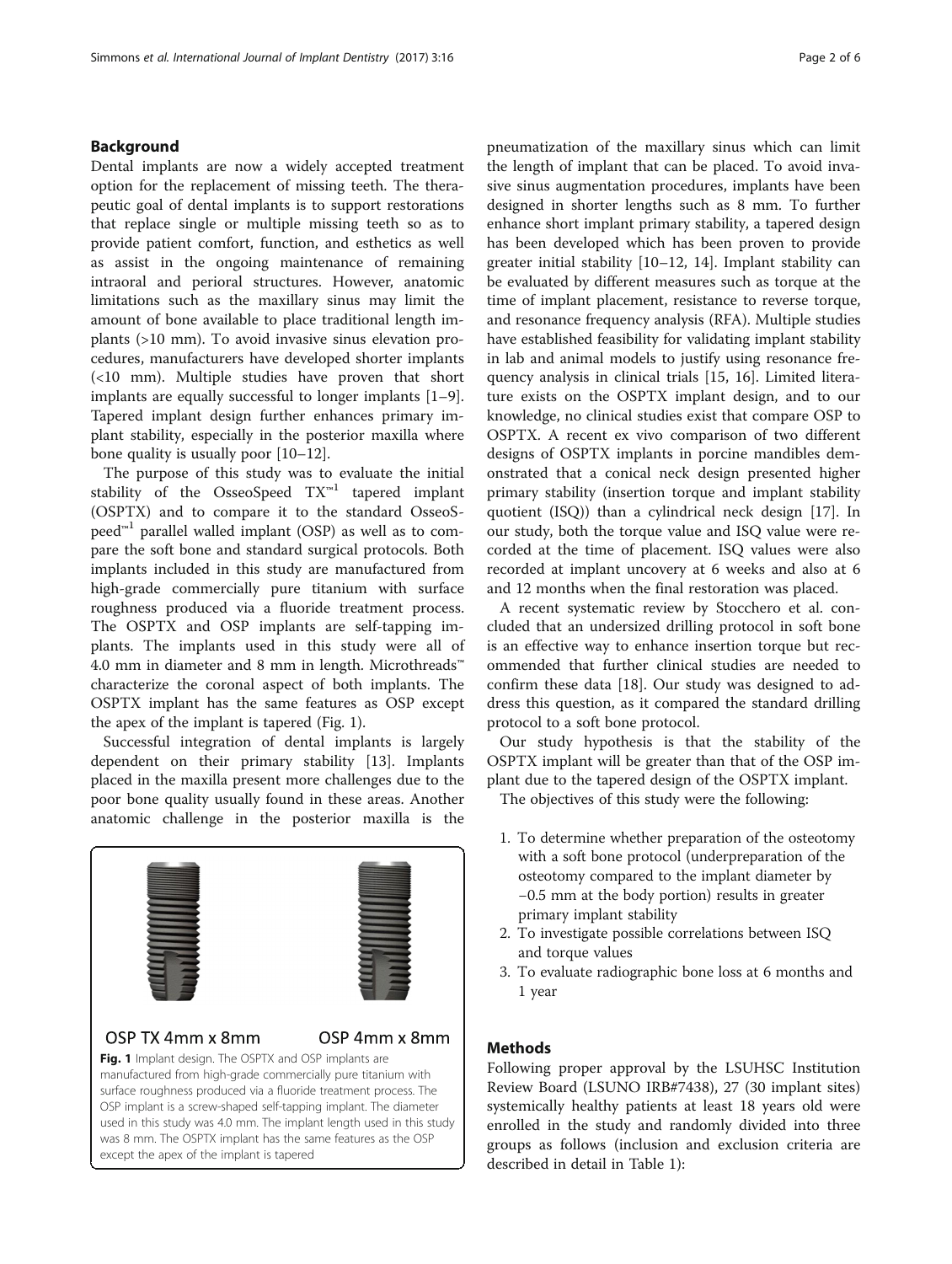#### <span id="page-2-0"></span>Table 1 Patient selection criteria

| Inclusion        | Male or female                                                                                                                                                                          |
|------------------|-----------------------------------------------------------------------------------------------------------------------------------------------------------------------------------------|
|                  | At least 18 years old                                                                                                                                                                   |
|                  | Healthy enough to undergo routine implant surgery<br>and subsequent dental treatment                                                                                                    |
|                  | Partially edentulous requiring single dental implants<br>in the maxilla                                                                                                                 |
|                  | Adequate volume of native or grafted bone to<br>accommodate dental implants at least 8 mm long                                                                                          |
|                  | No active infections                                                                                                                                                                    |
|                  | Physically, emotionally, and financially able to<br>undergo planned implant procedures                                                                                                  |
|                  | Adequate compliance to meet study requirements<br>and necessary appointments                                                                                                            |
| <b>Fxclusion</b> | Medical need for antibiotic premedication for<br>infective endocarditis, artificial joints, or any other<br>medication                                                                  |
|                  | Uncontrolled hypertension                                                                                                                                                               |
|                  | Uncontrolled diabetes                                                                                                                                                                   |
|                  | Serological human immunodeficiency virus (HIV)<br>positive                                                                                                                              |
|                  | History of significant heart, stomach, liver, kidney,<br>blood, immune system, or other organ impairment<br>or systemic disease that would prevent undergoing<br>the proposed treatment |
|                  | Smoke cigarettes or other tobacco products                                                                                                                                              |
|                  | Use of investigational drugs during the previous<br>month                                                                                                                               |
|                  | Unresolved dental conditions likely to require exiting<br>the study for treatment, such as deep cavities,<br>abscesses, or moderate to severe periodontal<br>disease                    |
|                  | History of radiation therapy to the head and neck                                                                                                                                       |
|                  | Unwilling or inability to sign the informed<br>consent form                                                                                                                             |
|                  | Failure to demonstrate willingness to return for a<br>required number of visits                                                                                                         |
|                  | Need immediate dental implant placement<br>following tooth extraction                                                                                                                   |

Group A received 10 OSPTX implants using the soft bone surgical protocol (OSPTXSoft). Group B received 10 OSPTX implants using the standard surgical protocol (OSPTXStd).

Group C received 10 OSP implants using the standard surgical protocol (OSPStd).

To facilitate randomization, the manufacturer packaged each implant with a prescribed surgical protocol included. The surgeon was blinded to the implant type until the opening of the package when the patient was seated for the surgery.

The soft bone drilling protocol used for group A results in an underpreparation compared to the implant diameter by −0.5 mm at the body portion. Corresponding underpreparation at the apex is from the beginning of apex towards the tip of the implant −0.8, −0.4, and 0 mm, respectively. All implants were of 4 mm diameter and 8 mm length and were placed at sites coronal to the maxillary sinus where at least 8-mm bone height was available. Every patient received a cone beam computed tomography (CBCT) evaluation pre-operatively using an  $i$ -CAT<sup>®2</sup> unit. Bone quality was measured clinically by the surgeon during preparation of the osteotomy [\[19](#page-5-0)]. Implants were placed following a two-stage protocol. They were uncovered at 6 weeks at which time functionally loaded screw-retained provisional crown was delivered per a FDA approved protocol for this implant system. Implant stability was measured by insertion torque using a calibrated torque wrench<sup>3</sup> at the time of implant placement and by ISQ measurements using the Osstell™<sup>4</sup> unit at the time of implant placement and at 6 weeks and 6 and 12 months (Fig. [2\)](#page-3-0). Standardized periapical radiographs were taken at the time of implant placement and at 6 and 12 months. Changes to the bone level heights were measured at 6 and 12 months by two blinded examiners using the Image $J^{\circ5}$  software. The final cement-retained PFM crown (DSIGN porcelain) was delivered at 12 months.

ANOVA was used to compare the mean implant stabilities between the three groups. Post hoc testing was done via Tukey's honestly significant differences test to calculate the differences between ISQ measurements at the time of implant placement, 6 weeks and 6 and 12 months (Fig. [2\)](#page-3-0) as well as bone levels at 6 and 12 months (Fig. [3](#page-3-0)). The correlations of multiple parameters such as insertion torque, ISQ, and crestal bone level were calculated using the Pearson product-moment correlation coefficient.

#### Results

Overall implant survival rate was 93.3%. Two implants failed, one implant in group A (OSPTXSoft) and one in group B (OSPTXStd). Both implant failures occurred at the time of uncovery (at 6 weeks) and prior to loading of the implants and were attributed to lack of integration. With the exception of these two failed implants, there was 100% success for all remaining implants using the parameters described in Table [2.](#page-4-0) There are no statistically significant differences in mean crestal bone loss at 6 and 12 months (Fig. [3\)](#page-3-0) or ISQ at insertion, 6 weeks and 6 and 12 months (Fig. [2](#page-3-0)) in between the three groups. Implant stability, as measured by ISQ, ranged between 83 and 84 at the 12-month time point in all groups (Fig. [2\)](#page-3-0). Mean radiographic crestal bone loss at 6 and 12 months after implant placement was minimal  $\left($ <0.5 mm) in all groups with no statistically significant difference between the groups (Fig. [3](#page-3-0)). Implant stability, as measured with ISQ, presented no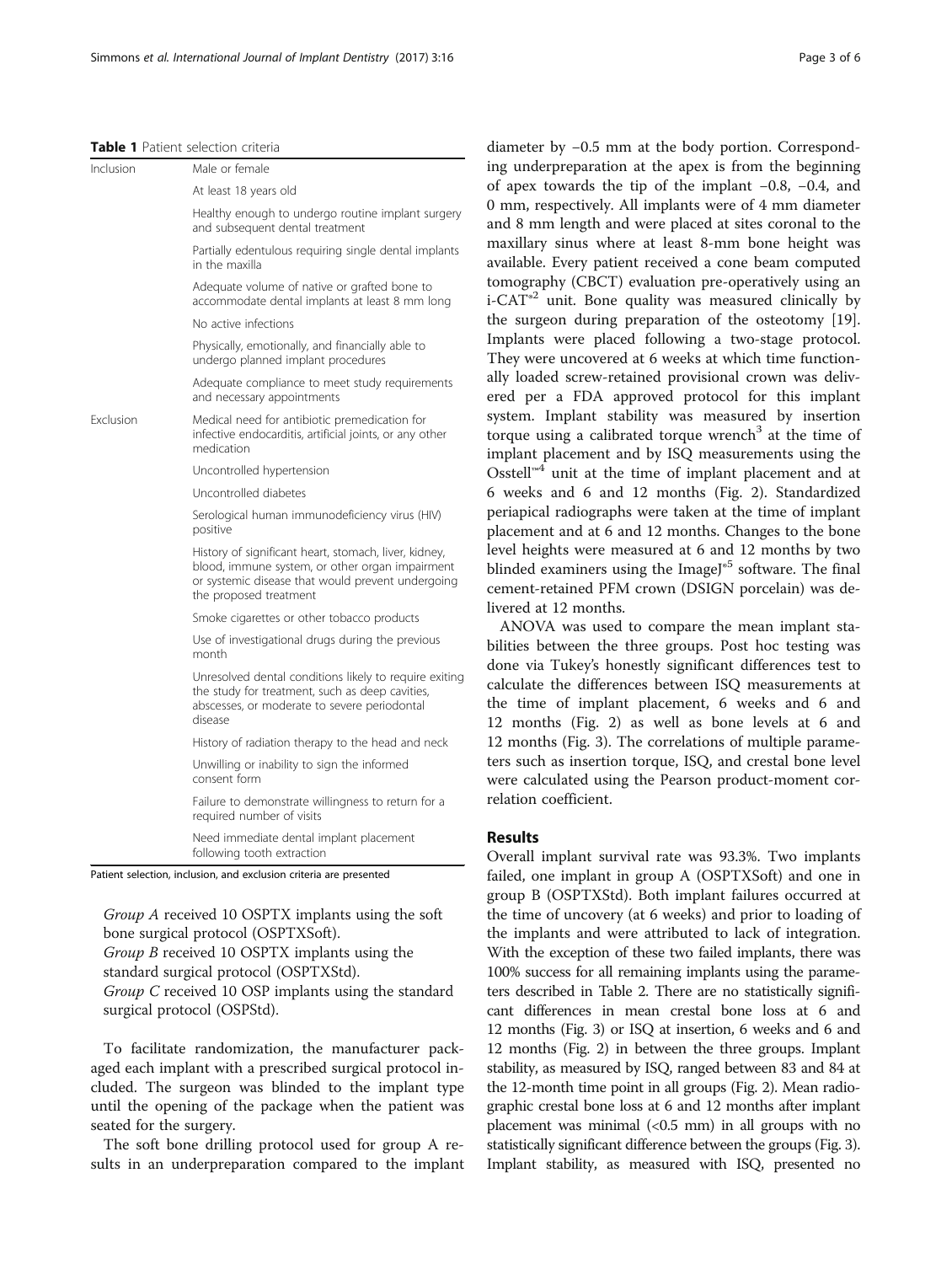<span id="page-3-0"></span>

statistically significant difference between the three groups at the time of insertion and at 6 and 12 months. Strong positive correlations were found between overall bone loss at 6 months and insertion torque at time of placement  $(r = 0.7998)$ . When evaluating the correlation between torque values at the time of implant placement, a strong positive correlation was found with overall bone loss at 6 months ( $r = 0.7995$ ) and with ISQ at 6 weeks ( $r =$ 0.9078). Insertion torque and ISQ at time of implant placement presented a very weak correlation ( $r = 0.0509$ ).

#### **Discussion**

Augmentation of the maxillary sinus prior to dental implant placement is routinely performed in order to help patients restore their maxillary posterior dentition. Unfortunately, not all patients are candidates for this procedure due to either health, personal, or financial concerns. An alternative treatment without the need for a sinus elevation procedure is the use of a shorter implant. Research has shown that shorter implants (<10 mm) have comparable survival and success rates to

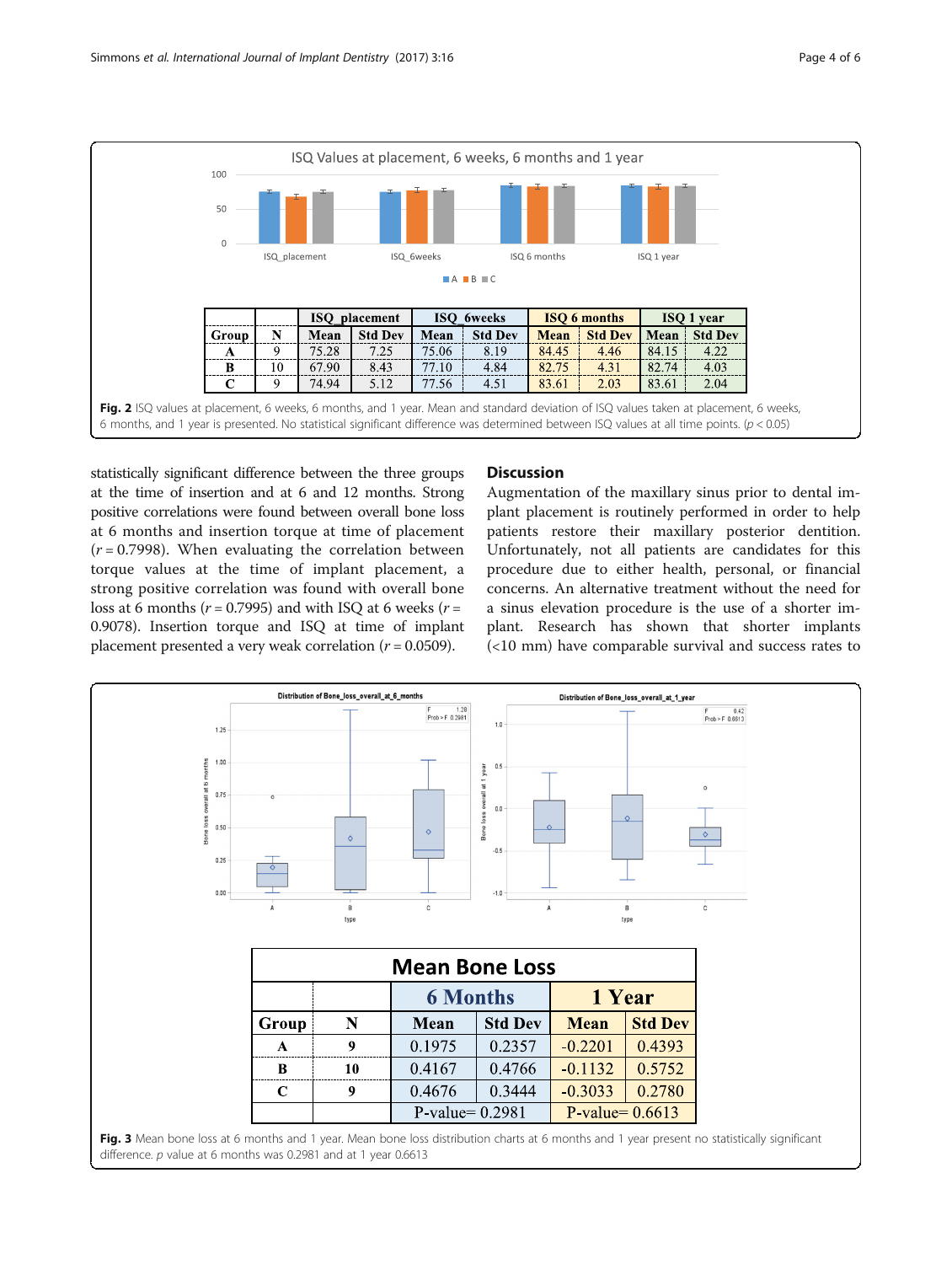<span id="page-4-0"></span>

| Implant success    | Clinically immobile when tested manually and/or with RFA (minimum $ISQ = 65$ )                                                                                                                 |
|--------------------|------------------------------------------------------------------------------------------------------------------------------------------------------------------------------------------------|
|                    | Absence of peri-implant radiolucency present on an undistorted radiograph                                                                                                                      |
|                    | Absence of unresolved pain, discomfort, infection or neuropathy, or peri-implant soft tissue complications<br>attributable to the implant                                                      |
|                    | Implant placement that does not preclude delivery of a prosthetic crown with an appearance that is<br>satisfactory to the patient and the dentist                                              |
|                    | Crestal bone loss that is <1.5 mm after the first year of loading followed by not more than 0.2 mm of<br>annual crestal bone loss thereafter                                                   |
| Prosthesis success | Absence of unresolved peri-implant soft-tissue complications, such as bleeding, swelling, suppuration<br>or recession, attributable to the prosthetic restoration                              |
|                    | Absence of unresolved prosthetic complications, such as screw loosening or porcelain fracture                                                                                                  |
|                    | Absence of esthetic complications, such as implant or abutment visibility, or compromised porcelain<br>translucency or mismatched prosthetic tooth color                                       |
|                    | Early loading success: a functional provisional crown placed $\geq$ 3 weeks and <3-6 months after implant<br>placement, followed by delivery of a definitive crown after 12 months of function |

Outcome success criteria are presented

longer implants (>10 mm) [\[1](#page-5-0)–[4](#page-5-0), [6](#page-5-0)–[9](#page-5-0)]. Primary implant stability, as measured at the time of placement, is another important factor for both short and long implants. Tapered implant designs are considered to provide greater initial stability [[12, 14](#page-5-0)]. Specifically, Lozano-Carrascal et al. in a prospective clinical study compared OSP implants to tapered MIS® implants placed in human mandibles. They reported the tapered implants achieved higher primary stability measured through ISQ and insertion torque [[20](#page-5-0)]. Our study did not support these findings as we did not find a statistically significant difference in primary stability between the OSP and OSPTX implant designs. However, the OSPTX implants used in our study were tapered only at the apex as opposed to the MIS® implant which is tapered throughout the body of the implant. Furthermore, the mean insertion torque value observed in our study for the OSP group was lower (27.6 Ncm) than that observed by Lozano-Carrascal et al. in the maxilla for the same implant (35.8 Ncm) [[20\]](#page-5-0). This difference may be attributed to the shorter implant length and wider diameter used in our study. The mean ISQ at insertion for the OSP implants in our study presented comparable values to an ex vivo study using the same implant placed in fresh porcine mandibles [\[17\]](#page-5-0).

Surgical protocols have been developed to overcome the poor bone quality found in the posterior maxilla, so as to increase primary implant stability. Most surgical systems recommend a soft bone surgical protocol which requires a narrower diameter osteotomy than that of the implant being placed. This can involve underpreparing the complete length of the osteotomy or only underpreparing the apical ¾ of the osteotomy when the crestal bone is denser. In the posterior maxilla, the bone quality can vary greatly. By comparing the stability between the

three groups, we found that implant stability was neither statistically significantly different between the two different implant designs or between the two different surgical protocols used. These findings are in agreement with Siera-Rebolledo et al., who also found no statistically significant differences between a soft bone drilling protocol and a standard drilling protocol [\[21\]](#page-5-0).

Insertion torque presented a moderate to strong correlation with ISQ values at 6 weeks, 6 months, and 1 year but not at time of implant insertion. This finding is in agreement with Acil et al. who reported no statistically significant correlation between insertion torque and ISQ at time of implant placement [\[22\]](#page-5-0).

Although a strong correlation was found between insertion torque and bone loss at all time points, the mean bone loss observed was minimal  $\left($ <0.5 mm).

The OSP implant system has demonstrated high survival rates ranging from 94 up to 100% in previous long- and short-term studies [\[23](#page-5-0)–[25](#page-5-0)]. Our findings are comparable with an overall 93.3% survival rate at 1 year, despite the fact that all implants were placed in the posterior maxilla.

#### Conclusions

Survival rates and stability of OSP and OSPTX implants was comparable.

Osteotomy preparation either by the standard or by the soft bone surgical protocol had no significant effect on implant survival, success, and stability.

Insertion torque presented a moderate to strong correlation with ISQ values at 6 weeks, 6 months, and 1 year.

Insertion torque presented a weak correlation to ISQ values at time of implant insertion.